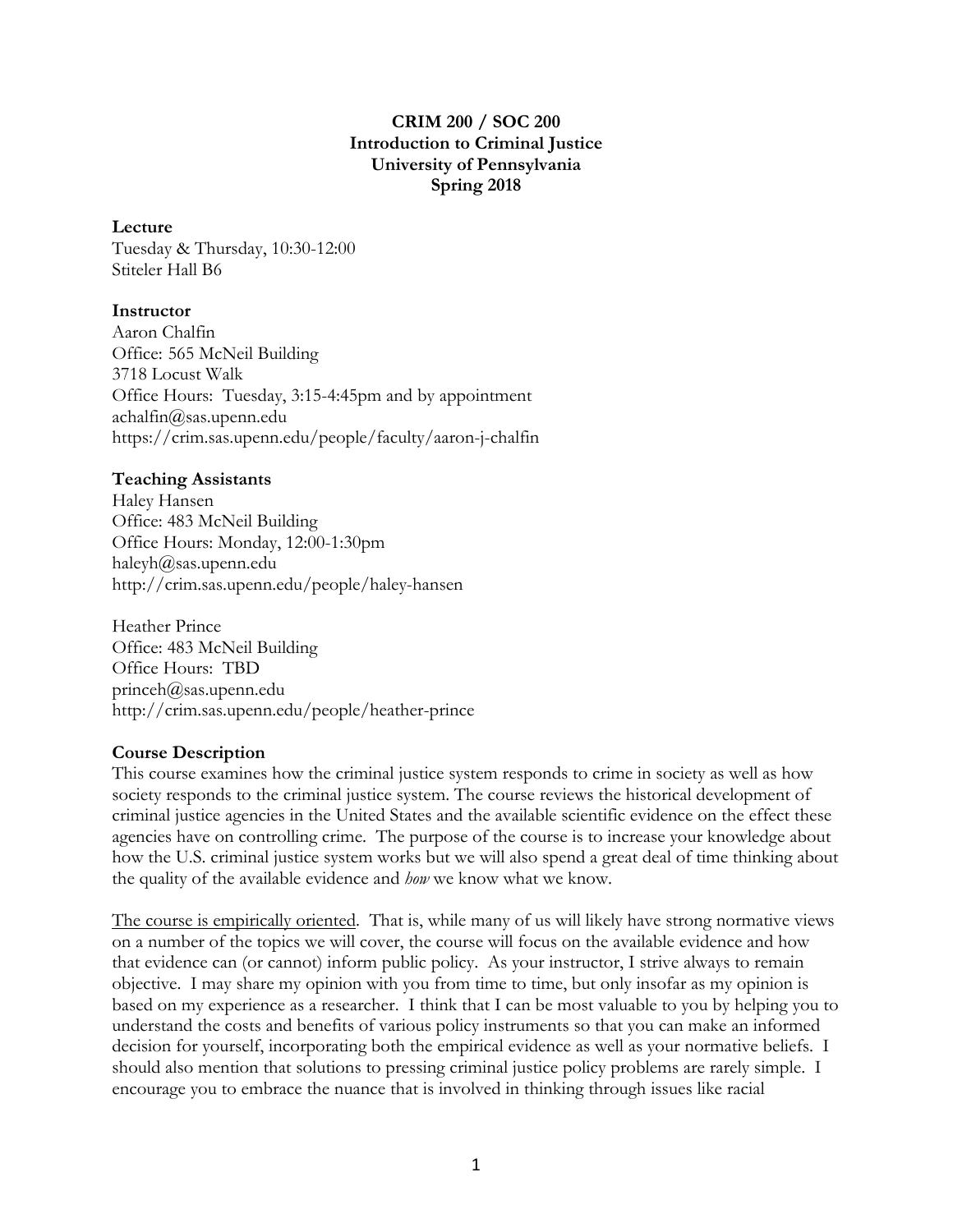discrimination in the criminal justice system, the use of "mass incarceration" to maintain public safety and order maintenance policing.

While this is an introductory course, I very much want this course to be policy relevant – after a couple of introductory lectures, we will spend each class meeting discussing a particular topic or set of policy questions that are relevant *right now*. I will provide some background on the issue and will provide a brief overview of what we know and do not know about the issue, to date. Topics we will cover this semester include the use of force by police against citizens, the effectiveness of mass incarceration, the use of capital punishment, the effectiveness of gun control laws, and the relationship between immigration and crime to name a few.

More than anything, I hope that you will find this material interesting and that you will have fun in this course. In my view, getting criminal justice policy right is both extremely important and extremely challenging. Perhaps some of you will end up pursuing a career in this area – if this is of interest to you, I am happy to chat more with you.

## **Course Readings**

There is no textbook for the course. Each class has several assigned readings which I will make available on *Canvas* or by providing a URL to a website where the reading may be found. The readings are a mix of news articles from respected outlets such as the *New York Times* and the *Wall Street Journal*, book chapters from edited volumes, policy briefs written for policymakers and academic journal articles from the fields of criminology, economics, sociology, political science, law, medicine, public health and statistics. Some of the material you will find in the journal articles is technical and will be challenging – please read everything very carefully. I will spend some time in lecture clarifying some of the more technical material you will encounter.

## **Evaluation**

Your course grade will be based on three exams and a short policy memo  $(3-4)$  pages in length). Exam #1 is worth 20% of your grade, Exam #2 is worth 25% of your grade and Exam #3 is worth 30% of your grade; the policy memo constitutes the remaining 25%. There is also the opportunity to earn up to 3 points of extra credit (described below).

- Exams consist of a mix of multiple choice and short answer questions. The three exams are tentatively scheduled in class for the following dates:
	- $\circ$  Thursday, February  $8<sup>th</sup>$
	- $\circ$  Thursday, March 15<sup>th</sup>
	- $\circ$  Tuesday, April 24<sup>th</sup>
- Policy Memo You will write a short policy memo designed to inform a hypothetical policymaker about what we know and do not know about a particular topic from the academic literature. I will provide more detail on the assignment later in the semester.
- Extra Credit You can earn up to three points of extra credit by participating in class through the use of classroom technology. How will this work? Periodically I will ask you questions or poll you about your opinion on some criminal justice policy. Your responses will be recorded electronically; the amount of extra credit you receive will be based on how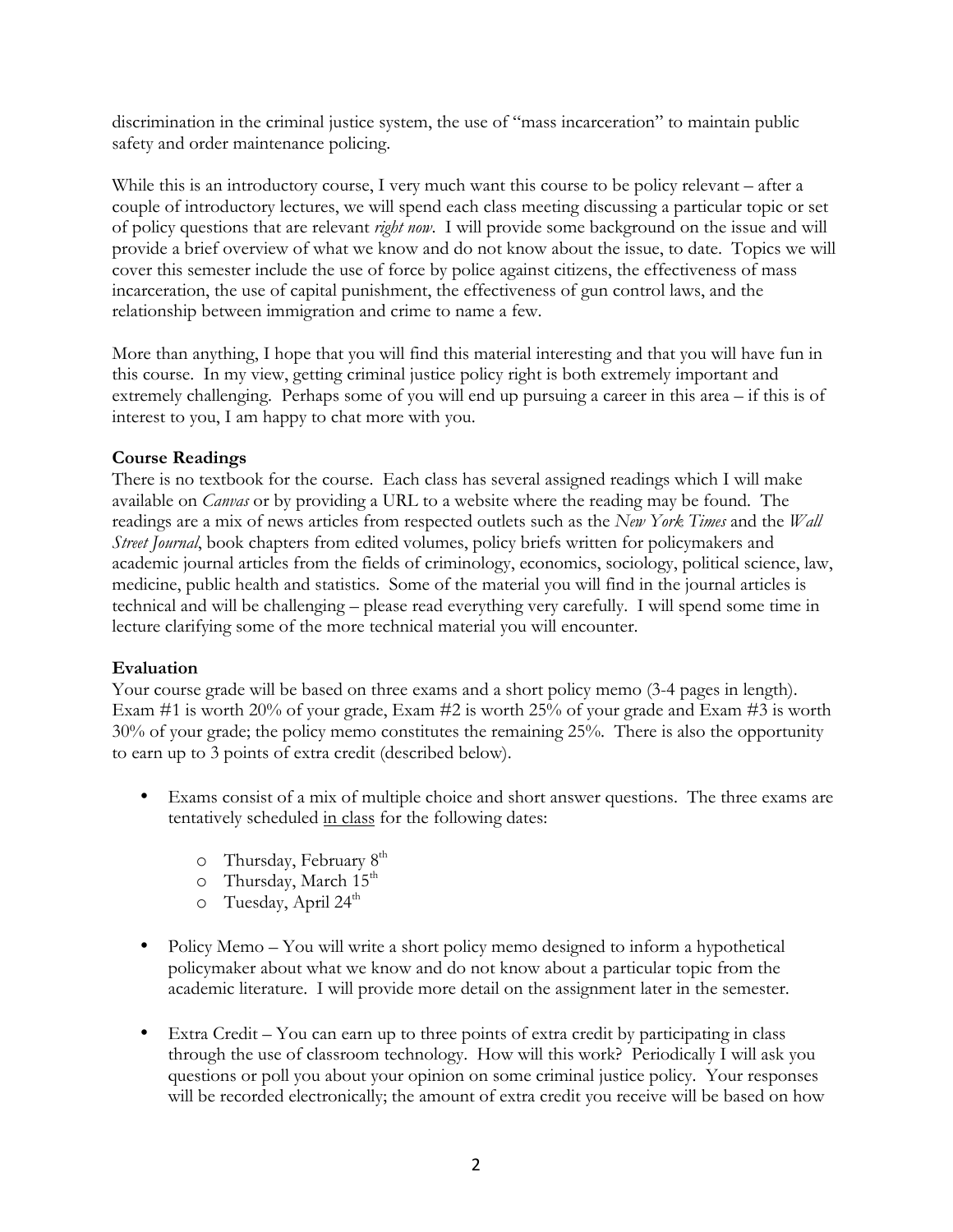many questions you answer.

Please note that I reserve the right to raise your final grade to reflect your improvement over the course of the semester or to account for circumstances that might arise and affect your academic performance.

#### **Course Policies**

The following policies govern our shared experience this semester.

#### **Class Attendance**

I will not take attendance and, with the exception of missed exams, you do not need to provide documentation when you do not come to class. That being said, please do come to class every day. Exams will draw heavily on material presented in lecture and, more important, attending class regularly is the best way to get the most out of your college career.

#### **Late or Missed Work**

Students will not be excused from exams or to make up work except in the following circumstances: a medical problem, a death in the immediate family, a religious holiday, participation in university activities at the request of university authorities, or other compelling circumstances beyond the students' control. If you know you will be absent on the day of an exam you must notify me <u>via email</u> as soon as possible but no later than <u>one week</u> prior to the scheduled assignment. You are expected to take the exam **PRIOR** to the scheduled exam date. Failure to do so will result in a "zero" grade for the exam. In the event of an emergency, please notify me via email as soon as possible and be prepared to provide some documentation of your circumstance. Please note that there are no make-up exams – In the event that you miss an exam for an approved reason, I will assign greater weight to the remaining two exams.

## **Grade Disputes**

If you have questions or concerns about your grade(s) and believe that we should review them; you must submit a written request via email that describes your concern in detail. This request must be submitted within one week of the day that the grades for the relevant assignment were disseminated. Be advised that requests for a grade dispute review may result in the raising or lowering of the grade in question.

#### **E-mail and Technology**

I will generally respond quickly to your emails, but there may be times when I am unable to do so. If you have not heard back from me for 24 hours, please re-send your e-mail. I ask that you try to save substantive questions for class or office hours.

I welcome the use of technology (laptops, iPads, etc.) in the classroom so long as your use of these tools does not become a distraction to your fellow students. I reserve the right to restrict technology use during class if this becomes a problem.

#### **Guidelines for Class Discussion**

An over-arching objective for our class meetings is to have a classroom environment wherein a wide variety of opinions can be freely voiced and where constructive dialogue flourishes. In order to have fruitful, informative discussions you should come to class having read, listened to, or watched, as well as thought about the assigned course materials for the day. Discussing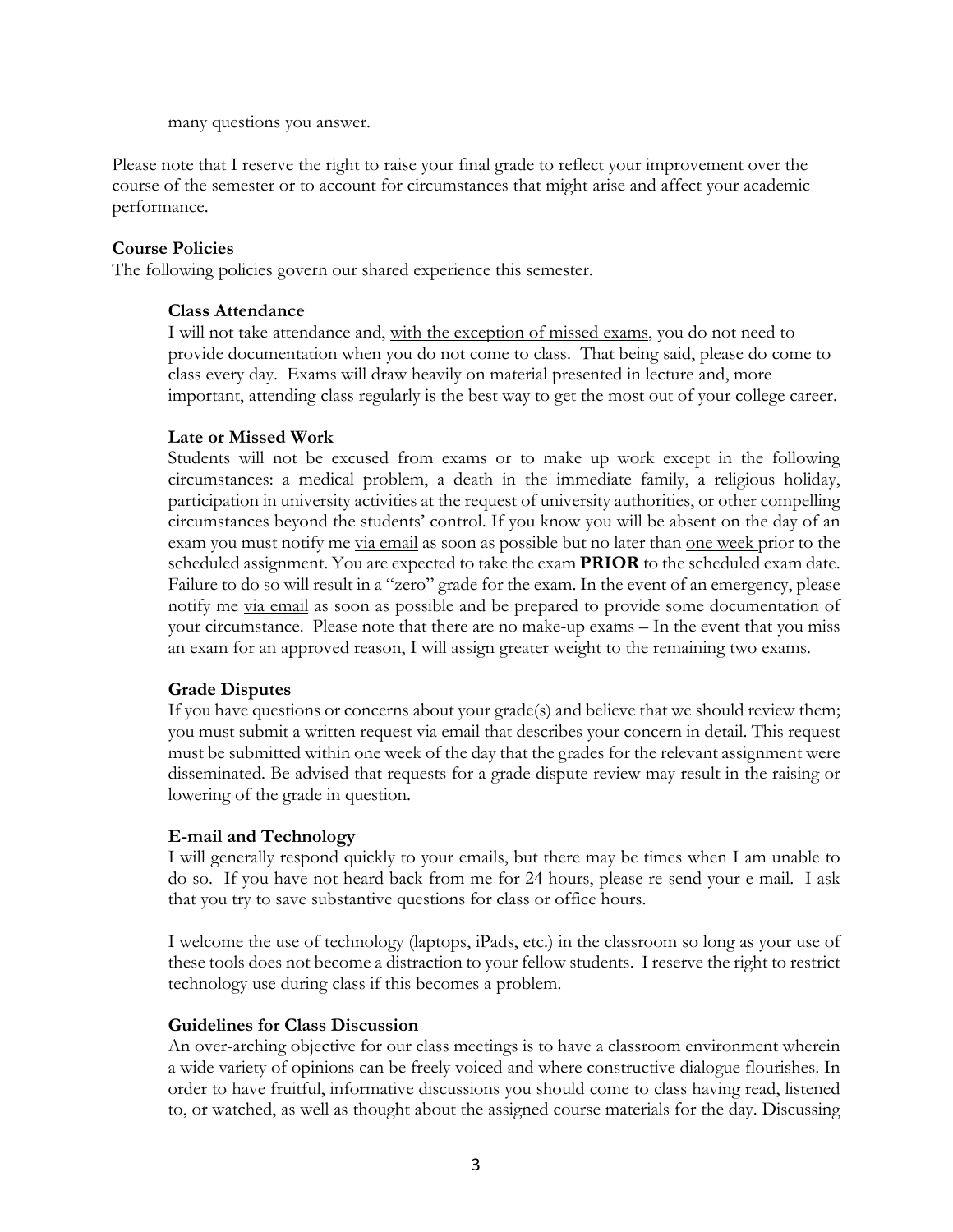and engaging with the assigned course material is an essential component of your learning in this course.

Your fellow students are a key resource in the learning process. This is an excellent opportunity for us to learn from each other and broaden our perspectives. In order to achieve a comfortable discussion environment for all, I ask you to abide by the following guidelines:

• **Treat everyone with respect.** Name-calling, excessive interrupting and domination of the class discussion are not appropriate.

**Support free speech.** Everyone in the classroom is free to express opinions and ask questions without fear of censure from classmates. You can disagree with an opinion without insulting the opinion holder. You should express your opinions, as long as they are well-founded and respectfully communicated, even if (perhaps, *especially* if) you think that none of your classmates will agree. Class will likely be boring and unrewarding if we all agree with each other all of the time.

#### **Academic Integrity**

Students are expected to abide by the University of Pennsylvania Code of Academic Integrity, which is contained below. Additional information about expected standards of intellectual honesty can be found here:

http://www.upenn.edu/academicintegrity/index.html

Since the University is an academic community, its fundamental purpose is the pursuit of knowledge. Essential to the success of this educational mission is a commitment to the principles of academic integrity. Every member of the University community is responsible for upholding the highest standards of honesty at all times. Students, as members of the community, are also responsible for adhering to the principles and spirit of the following Code of Academic Integrity.

#### **Academic Dishonesty Definitions**

Activities that have the effect or intention of interfering with education, pursuit of knowledge, or fair evaluation of a student's performance are prohibited. Examples of such activities include but are not limited to the following definitions:

A. Cheating: Using or attempting to use unauthorized assistance, material, or study aids in examinations or other academic work or preventing, or attempting to prevent, another from using authorized assistance, material, or study aids. Example: using a cheat sheet in a quiz or exam, altering a graded exam and resubmitting it for a better grade, etc.

B. Plagiarism: Using the ideas, data, or language of another without specific or proper acknowledgment. Example: copying another person's paper, article, or computer work and submitting it for an assignment, cloning someone else's ideas without attribution, failing to use quotation marks where appropriate, etc.

C. Fabrication: Submitting contrived or altered information in any academic exercise. Example: making up data for an experiment, fudging data, citing nonexistent articles, contriving sources, etc.

D. Multiple submissions: submitting, without prior permission, any work submitted to fulfill another academic requirement.

E. Misrepresentation of academic records: Misrepresentation of academic records: misrepresenting or tampering with or attempting to tamper with any portion of a student's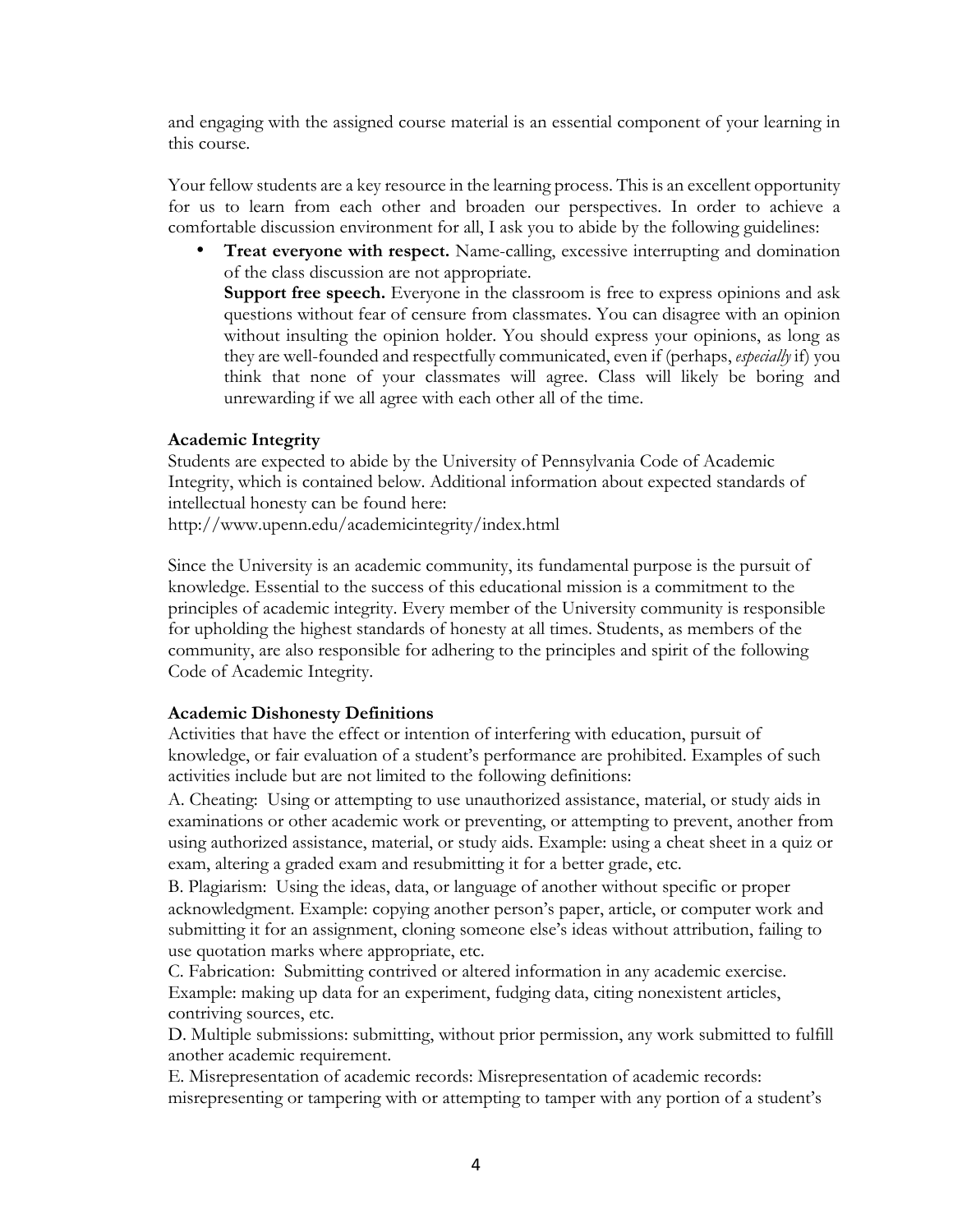transcripts or academic record, either before or after coming to the University of Pennsylvania. Example: forging a change of grade slip, tampering with computer records, falsifying academic information on one's resume, etc.

F. Facilitating Academic Dishonesty: Knowingly helping or attempting to help another violate any provision of the Code. Example: working together on a take-home exam, etc. G. Unfair Advantage: Attempting to gain unauthorized advantage over fellow students in an academic exercise. Example: gaining or providing unauthorized access to examination materials, obstructing or interfering with another student's efforts in an academic exercise, lying about a need for an extension for an exam or paper, continuing to write even when time is up during an exam, destroying or keeping library materials for one's own use., etc.

**\* If a student is unsure whether his action(s) constitute a violation of the Code of Academic Integrity, then it is that student's responsibility to consult with the instructor to clarify any ambiguities.**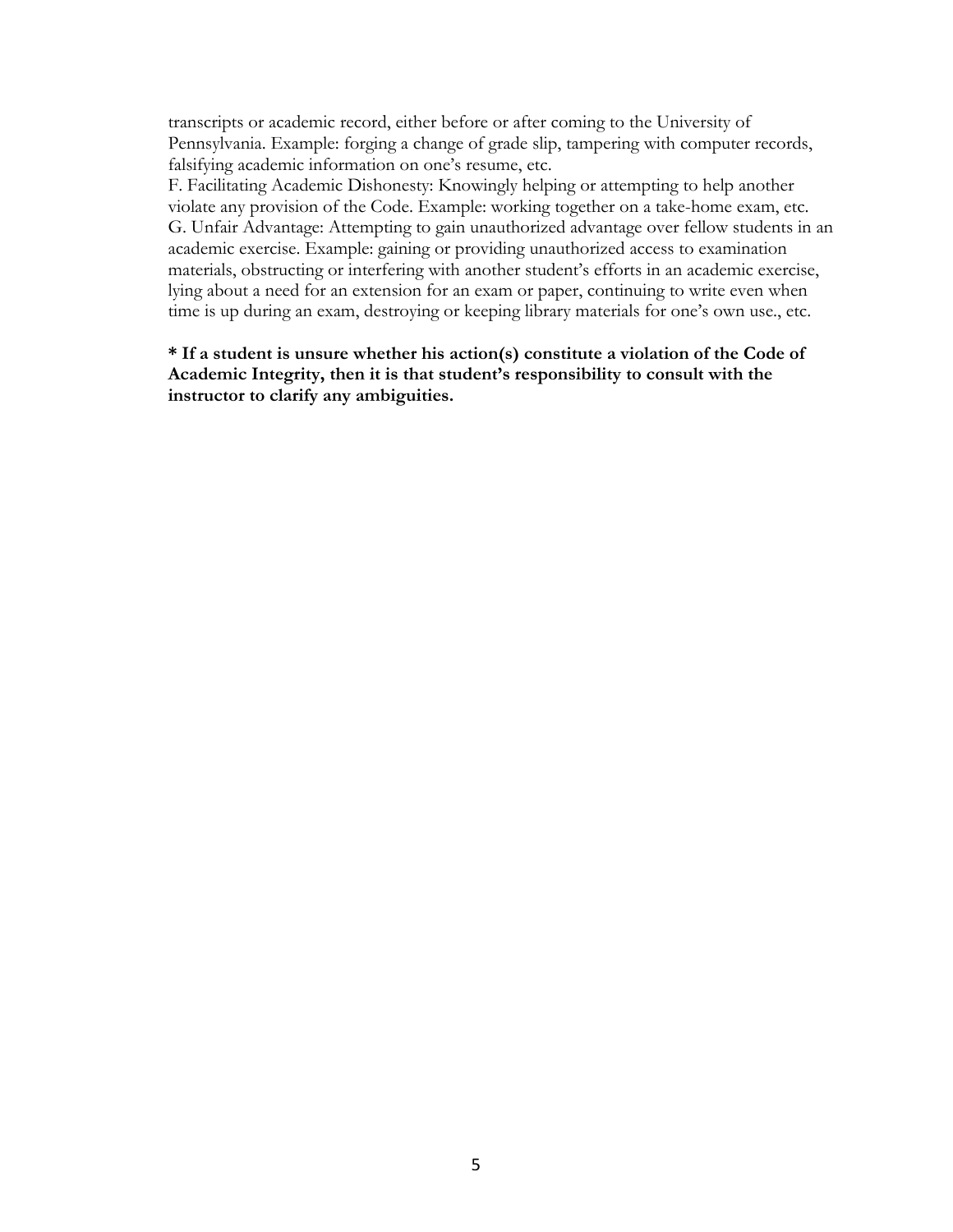| Class #        | <b>Day</b> | <b>Date</b> | <b>Planned Topic(s)</b>                                |
|----------------|------------|-------------|--------------------------------------------------------|
|                |            |             |                                                        |
| $\mathbf{1}$   | Thursday   | Jan 11th    | <b>Course Introduction</b>                             |
| $\overline{2}$ | Tuesday    | Jan 16th    | The size and scope of the U.S. criminal justice system |
| 3              | Thursday   | Jan 18th    | <b>Measuring Crime</b>                                 |
| $\overline{4}$ | Tuesday    | Jan 23rd    | Crime Trends; Why did crime fall in the 1990s?         |
| 5              | Thursday   | Jan 25th    | Empirical Evidence I: How do we know what works?       |
| 6              | Tuesday    | Jan 30th    | Empirical Evidence II: How do we know what works?      |
| $\overline{7}$ | Thursday   | Feb 1st     | <b>Cost-Benefit Analysis and Crime Control</b>         |
| 8              | Tuesday    | Feb 6th     | Application: Neighborhood Conditions, Lead and Crime   |
| $\overline{9}$ | Thursday   | Feb 8th     | <b>EXAM #1</b>                                         |
| 10             | Thursday   | Feb 13th    | Introduction to Policing; Are Police Effective?        |
| 11             | Tuesday    | Feb 15th    | "Broken Windows" Policing                              |
| 12             | Thursday   | Feb 20th    | <b>Police Stops of Civilians</b>                       |
| 13             | Tuesday    | Feb 22nd    | Police Use of Force I.                                 |
| 14             | Thursday   | Feb 26th    | Police Use of Force II.                                |
| 15             | Thursday   | Mar 1st     | Is there a "Ferguson effect?"                          |
|                | Tuesday    | Mar 6th     | <b>NO CLASS -- SPRING BREAK</b>                        |
|                | Thursday   | Mar 8th     | <b>NO CLASS -- SPRING BREAK</b>                        |
| 16             | Tuesday    | Mar 13th    | New Issues in Policing                                 |
| 17             | Thursday   | Mar 15th    | <b>EXAM #2</b>                                         |
| 18             | Tuesday    | Mar 20th    | <b>Introduction to Sanctions</b>                       |
| 19             | Thursday   | Mar 22nd    | Do sanctions deter criminal behavior?                  |
| 20             | Tuesday    | Mar 27th    | Swift and Certain Punishment                           |
| 21             | Thursday   | Mar 29th    | Capital punishment in the United States                |
| 22             | Tuesday    | Apr 3rd     | <b>Bail and Pre-Trial Detention</b>                    |
| 23             | Thursday   | Apr 5th     | Special Topic: Gun Violence                            |
| 24             | Tuesday    | Apr 10th    | <b>CRIM DAY -- SPECIAL GUEST SPEAKER</b>               |
| 25             | Thursday   | Apr 12th    | Special Topic: Crime and Public Space                  |
| 26             | Tuesday    | Apr 17th    | Special Topic: Domestic Violence / Prisoner Re-Entry   |
| 27             | Thursday   | Apr 19th    | Special Topic: Immigration and Crime                   |
| 28             | Tuesday    | Apr 24th    | <b>EXAM #3</b>                                         |
|                |            |             |                                                        |

# **Preliminary Schedule of Course Topics [subject to modification]**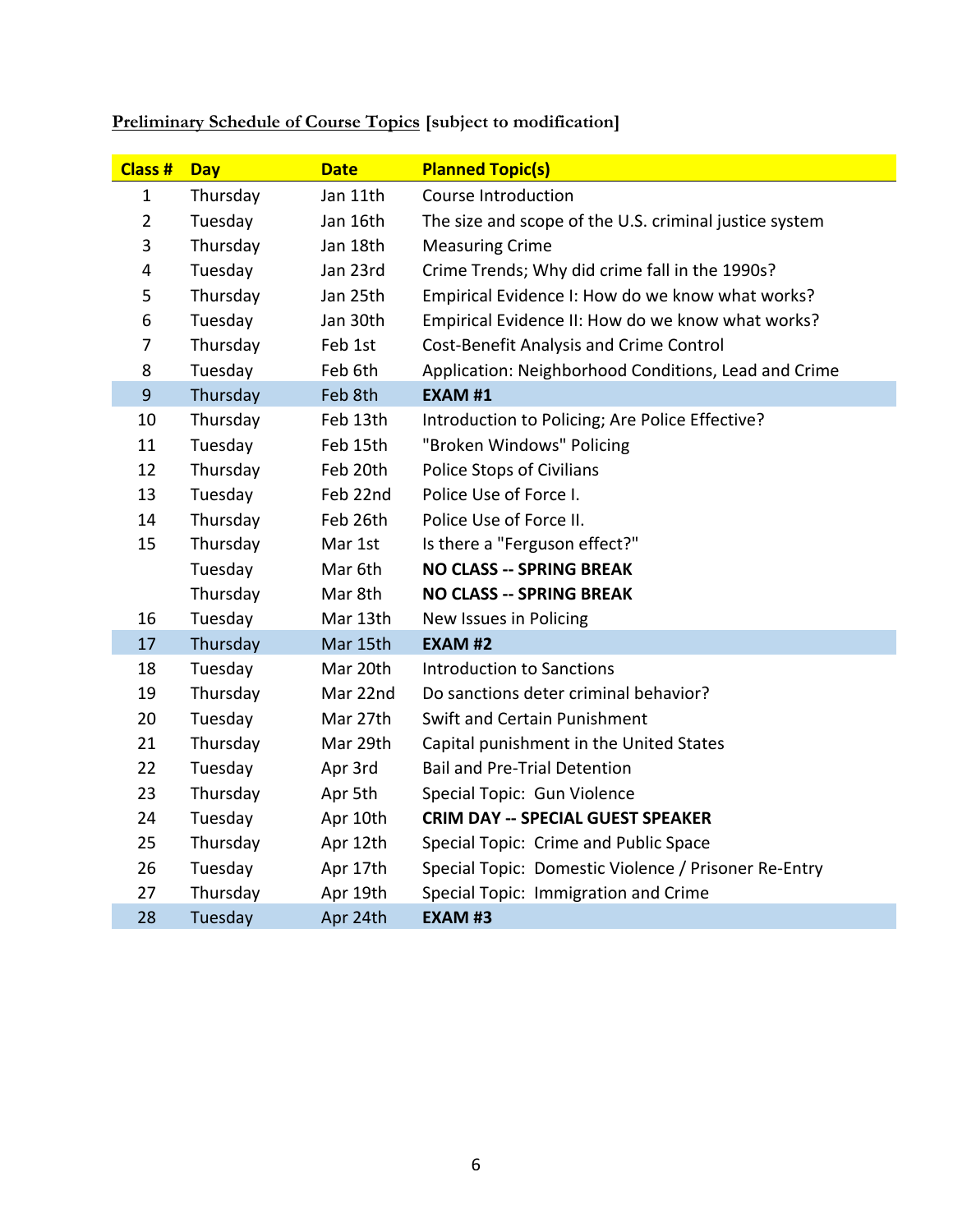## **Preliminary Schedule of Course Readings**

# **Class #1: Course Introduction [No Readings]**

## **Class #2: The Criminal Justice System**

- Ø Marcus, Paul (1996). "The United States Criminal Justice System: An Overview," College of William & Mary Law School.
- Ø The Justice System, Bureau of Justice Statistics.
	- o https://www.bjs.gov/content/justsys.cfm
- Ø Justice Expenditures and Employment, FY 1982-2007 -Statistical Tables. Bureau of Justice Statistics 2011.

## **Class #3: Measuring Crime**

- Ø The Nation's Two Crime Measures, Department of Justice, 2004, NCJ 122705.
- Ø Uniform Crime Reports, UCR Handbook, 2004.
- Ø National Crime Victimization Survey, 2015.
- Ø Article: Poston, Ben. "Hundreds of assault cases misreported by Milwaukee Police Department," *Milwaukee Journal-Sentinel*, May 22, 2012
	- o http://archive.jsonline.com/watchdog/watchdogreports/hundreds-of-assault-casesmisreported-by-milwaukee-police-department-v44ce4p-152862135.html

## **Class #4: Crime Trends**

- Ø Blumstein, Alfred (2000). "Disaggregating the Violence Trends," *The Crime Drop in America*, p. 14-41.
- Ø Levitt, Steven D. (2004). "Understanding Why Crime Fell in the 1990s: Four Factors that Explain the Decline and Six That Do Not," *Journal of Economic Perspectives* 18(1): 163-190.

## **Class #5: Empirical Evidence I.**

Ø Freedman, David (1991). "Statistical Models and Shoe Leather," *Sociological Methodology* 21: 291-313.

## **Class #6: Empirical Evidence II.**

 $\triangleright$  Sampson, Robert (2010). "Gold Standard Myths: Observations on the Experimental Turn in Quantitative Criminology," *Journal of Quantitative Criminology* 25: 489-500.

## **Class #7: Cost-Benefit Analysis and Policy Evaluation**

- Ø Chalfin, Aaron (2016). "The Economic Cost of Crime," in *Encyclopedia of Crime and Punishment* (Wesley Jennings, ed.)*,* Hoboken, NJ: Wiley. 1-12.
- Ø Ashenfelter, Orley (2006). "Measuring the Value of a Statistical Life: Problems and Prospects," *The Economic Journal* 116: 10-23.

# **Class #8: Application – Neighborhood Conditions, Lead Exposure and Crime**

- Ø Article: Wolfers, Justin. "Growing Up in a Bad Neighborhood Does More Harm Than We Thought," *The New York Times*, March 25, 2016.
	- o https://www.nytimes.com/2016/03/27/upshot/growing-up-in-a-badneighborhood-does-more-harm-than-we-thought.html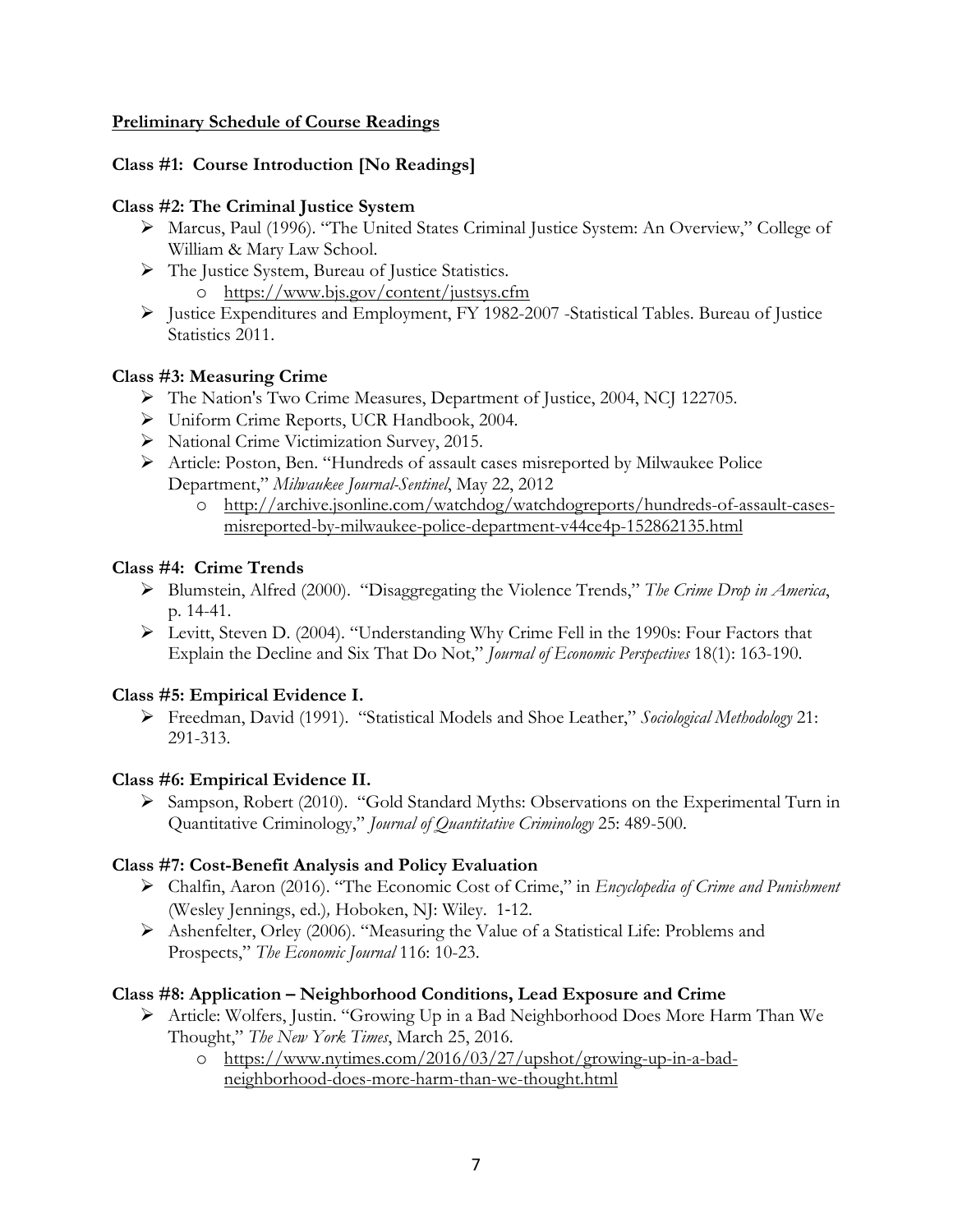- Ø Article: Drum, Kevin. "Lead: America's Real Criminal Element," *Mother Jones*, February 11, 2016.
	- o http://www.motherjones.com/environment/2016/02/lead-exposure-gasolinecrime-increase-children-health
- Ø Feigenbaum, James and Christopher Mueller (2016). "Lead Exposure and Violent Crime in the Early Twentieth Century," forthcoming, *Explorations in Economic History*.

# **Class #9: Exam #1 [No Readings]**

# **Class #10: Are Police Effective?**

Ø Jonathan Klick and Alexander Tabarrok (2005). "Using Terror Alert Levels to Estimate the Effect of Police on Crime," *The Journal of Law and Economics*, 48(1): 267-279.

# **Class #11: "Broken Windows Policing"**

- Ø Article: Kelling, George L. and James Q. Wilson. "Broken Windows: The Police and Neighborhood Safety," *The Atlantic*, March 1982.
	- o http://www.theatlantic.com/magazine/archive/1982/03/broken-windows/304465
- Ø Article: Kelling, George L. and William T. Bratton. "Why We Need Broken Windows Policing," *City Journal*, Winter 2015.
	- o http://www.city-journal.org/html/why-we-need-broken-windows-policing-13696.html
- Ø Article: Childress, Sarah. "The Problem with Broken Windows Policing," *Frontline*, June 28, 2016.
	- o http://www.pbs.org/wgbh/frontline/article/the-problem-with-broken-windowspolicing/
- Ø Article: Mueller, Benjamin and Al Baker. "Rift Between Officers and Residents as Killings Persist in South Bronx," *The New York Times*, December 31, 2016.
	- o http://www.nytimes.com/2016/12/31/nyregion/bronx-murder-40th-precinctpolice-residents.html

# **Class #12: Police Stops of Civilians**

- Ø Robin S. Engel (2008). "A critique of the 'outcome test' in racial profiling research." *Justice Quarterly*. 25(1): 1-36.
- Ø Goel, Sharad, Justin M. Rao and Ravi Shroff (2016). "Precinct or Prejudice: Understanding Racial Disparities in New York City's Stop-and-Frisk Policy," *Annals of Applied Statistics* 10(1): 365-394.

# **Class #13: Police Use of Force I.**

- Ø Article: Mullainathan, Sendhil. "Police Killings of Blacks: Here is What the Data Say," *The New York Times*, October 16, 2015.
	- o http://www.nytimes.com/2015/10/18/upshot/police-killings-of-blacks-what-thedata-says.html
- $\triangleright$  Fryer, Roland G. (2016). "An Empirical Analysis of Racial Differences in Police Use of Force," *National Bureau of Economic Research Working Paper No. 22399*.
- Ø Blog Post: Feldman, Justin. "Roland Fryer is Wrong: There is Racial Bias in Shootings by Police," July 12, 2016.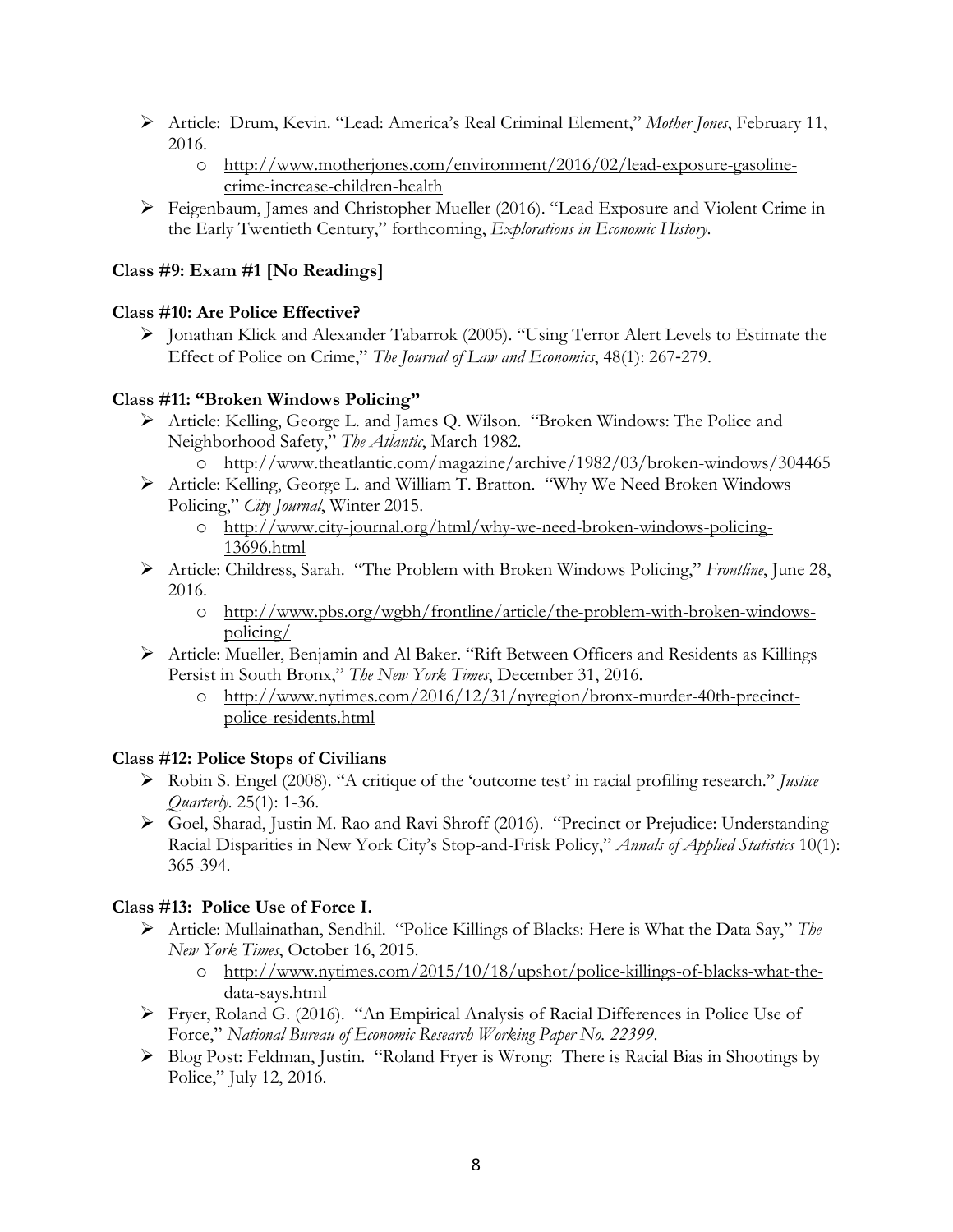- o http://scholar.harvard.edu/jfeldman/blog/roland-fryer-wrong-there-racial-biasshootings-police
- Ø Blog Post: Simonsohn, Uri. "Teenagers in Bikinis: Interpreting Police-Shooting Data," July 14, 2016.
	- o http://datacolada.org/50

# **Class #14: Police Use of Force II.**

- Ø MacDonald, John, Robert J. Kaminski and Michael R. Smith (2011). "The Effect of Less-Lethal Weapons on Injuries in Police Use of Force Events," *American Journal of Public Health* 99(12): 2268-2274.
- Ø Barak Ariel, Alex Sutherland, Darren Henstock, Josh Young, Paul Drover, Jayne Sykes, Simon Megicks, and Ryan Henderson (2016). "Wearing body cameras increases assaults against officers and does not reduce police use of force: Results from a global multi-site experiment." *European Journal of Criminology*, 13(6): 744-755.
- Ø Walker, Samuel, Geoffrey P. Alpert and Dennis J. Kenney (2000). "Early Warning Systems for Police: Concept, History, and Issues," *Police Quarterly* 3(2).

# **Class #15: Is there a "Ferguson effect?"**

- Ø Article: Desmond, Matthew and Andrew V. Papachristos. "Why Don't You Just Call the Cops?," *The New York Times*, September 30, 2016.
	- o http://www.nytimes.com/2016/10/01/opinion/why-dont-you-just-call-thecops.html
- Ø Article: MacDonald, Heather. "The New Nationwide Crime Wave," *Wall Street Journal*, May 29, 2015.
	- o http://www.wsj.com/articles/the-new-nationwide-crime-wave-1432938425
- Ø Rosenfeld, Richard (2016). "Documenting and Explaining the 2015 Homicide Rise: Research Directions," U.S. Department of Justice, National Institute of Justice Research Report.
- Ø Article: Beckett, Lois. "Is the Ferguson effect real? Researcher has second thoughts," *The Guardian*, May 13, 2016.
	- o https://www.theguardian.com/us-news/2016/may/13/ferguson-effect-realresearcher-richard-rosenfield-second-thoughts

## **Class #16: New Issues in Policing**

- Ø Article: Hvistendahl, Mara. "Can Predictive Policing Prevent Crime Before It Happens?," *Science Magazine*, September 28, 2016.
	- o http://www.sciencemag.org/news/2016/09/can-predictive-policing-prevent-crimeit-happens
- Ø Article: Davey, Monica. "Chicago Police Try to Predict Who May Shoot or Be Shot," *The New York Times*, May 23, 2016.
	- o http://www.nytimes.com/2016/05/24/us/armed-with-data-chicago-police-try-topredict-who-may-shoot-or-be-shot.html

# **Class #17: Exam #2 [No Readings]**

# **Class #18: Introduction to Sanctions**

Ø Article: Powell, Betsey. "Has mass incarceration failed?" *The Toronto Star*, July 23, 2008.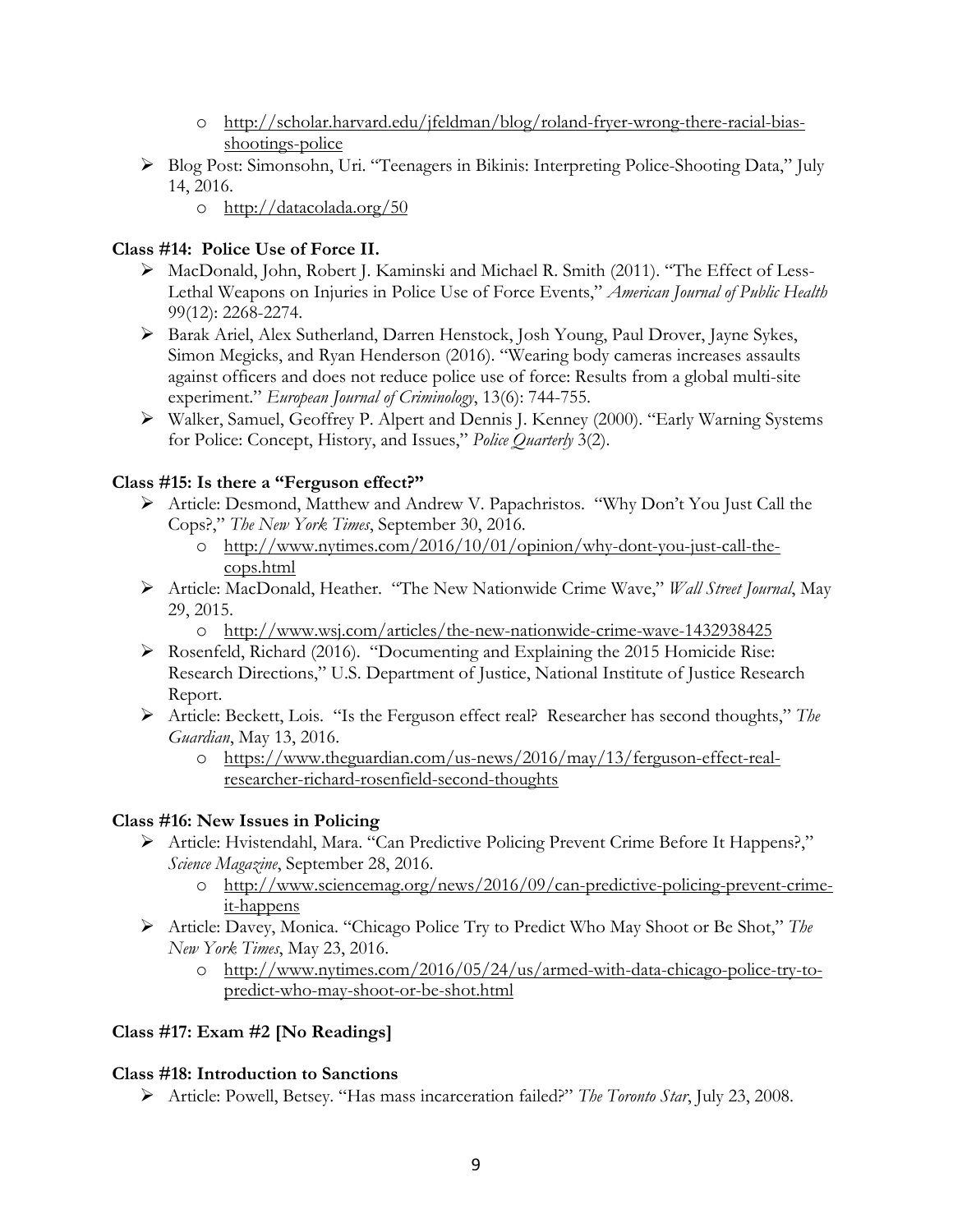- o http://www.thestar.com/SpecialSections/Crime/article/460767
- Ø Wilson, James Q. "Do the time, lower the crime," *Los Angeles Times*, March 30, 2008. o http://www.latimes.com/news/opinion/la-op-wilson30mar30,0,7917289.story
- Ø John J. Donohue (2009). "Assessing the Relative Benefits of Incarceration: The Overall Change Over the Previous Decades and the Benefits on the Margin," in Steven Raphael and Michael Stoll, eds., "*Do Prisons Make Us Safer? The Benefits and Costs of the Prison Boom*," pp. 269-341.

# **Class #19: Do sanctions deter criminal behavior?**

- Ø Cullen, Francis T., Cheryl Lero Jonson and Daniel S. Nagin (2011). "Prisons Do Not Reduce Recidivism: The High Cost of Ignoring Science," *The Prison Journal* 91(3): 49-65.
- $\triangleright$  David S. Abrams. 2012. "Estimating the deterrent effect of incarceration using sentencing enhancements." *American Economic Journal: Applied Economics*, 4(4): 32-56.

## **Class #20: Is "swift and certain" punishment effective?**

- Ø Hawken, Angela and Mark Kleiman (2009). "Managing Drug Involved Probationers with Swift and Certain Sanctions: Evaluating Hawaii's HOPE," U.S. Department of Justice, National Institute of Justice Report.
- Ø Cook, Philip J. (2016). "Behavioral Science Critique of HOPE," *Criminology & Public Policy*, forthcoming.

## **Class #21: Capital Punishment in the United States**

Ø Donohue, John J. and Justin Wolfers (2006). "Uses and Abuses of Empirical Evidence in the Death Penalty Debate," *Stanford Law Review* 58: 791-846.

## **Class #22: Bail and Pre-Trial Detention**

- Ø "Bail in the United States," *Wikipedia*.
	- o https://en.wikipedia.org/wiki/Bail\_in\_the\_United\_States
- Ø Article: Pinto, Nick. "The Bail Trap," *The New York Times*, August 13, 2015. o http://www.nytimes.com/2015/08/16/magazine/the-bail-trap.html
- Ø Article: Dewan, Shalia. "When Bail is Out of Defendant's Reach, Other Costs Mount," *The New York Times*, June 10, 2015
	- o http://www.nytimes.com/2015/06/11/us/when-bail-is-out-of-defendants-reachother-costs-mount.html
- Ø Article: Corbett-Davies, Sam, Sharad Goel and Sandra Gonzalez-Bailon. "Even Imperfect Algorithms Can Improve the Criminal Justice System," *The New York Times*, December 20, 2017.
	- o https://www.nytimes.com/2017/12/20/upshot/algorithms-bail-criminaljustice-system.html

## **Class #23: Gun Violence**

- Ø Planty, Michael and Jennifer L. Truman (2013). "Firearm Violence, 1993-2011," U.S. Department of Justice, Bureau of Justice Statistics.
	- o https://www.bjs.gov/content/pub/pdf/fv9311.pdf
- Ø Cook, Philip J., Jens Ludwig, Sudhir Venkatesh and Anthony A. Braga (2007). "Underground Gun Markets," *The Economic Journal* 117: 558-588.
- Ø Article: Riley, Jason L. "Gun Control Won't Fix Chicago," *The Wall Street Journal*, July 5, 2016